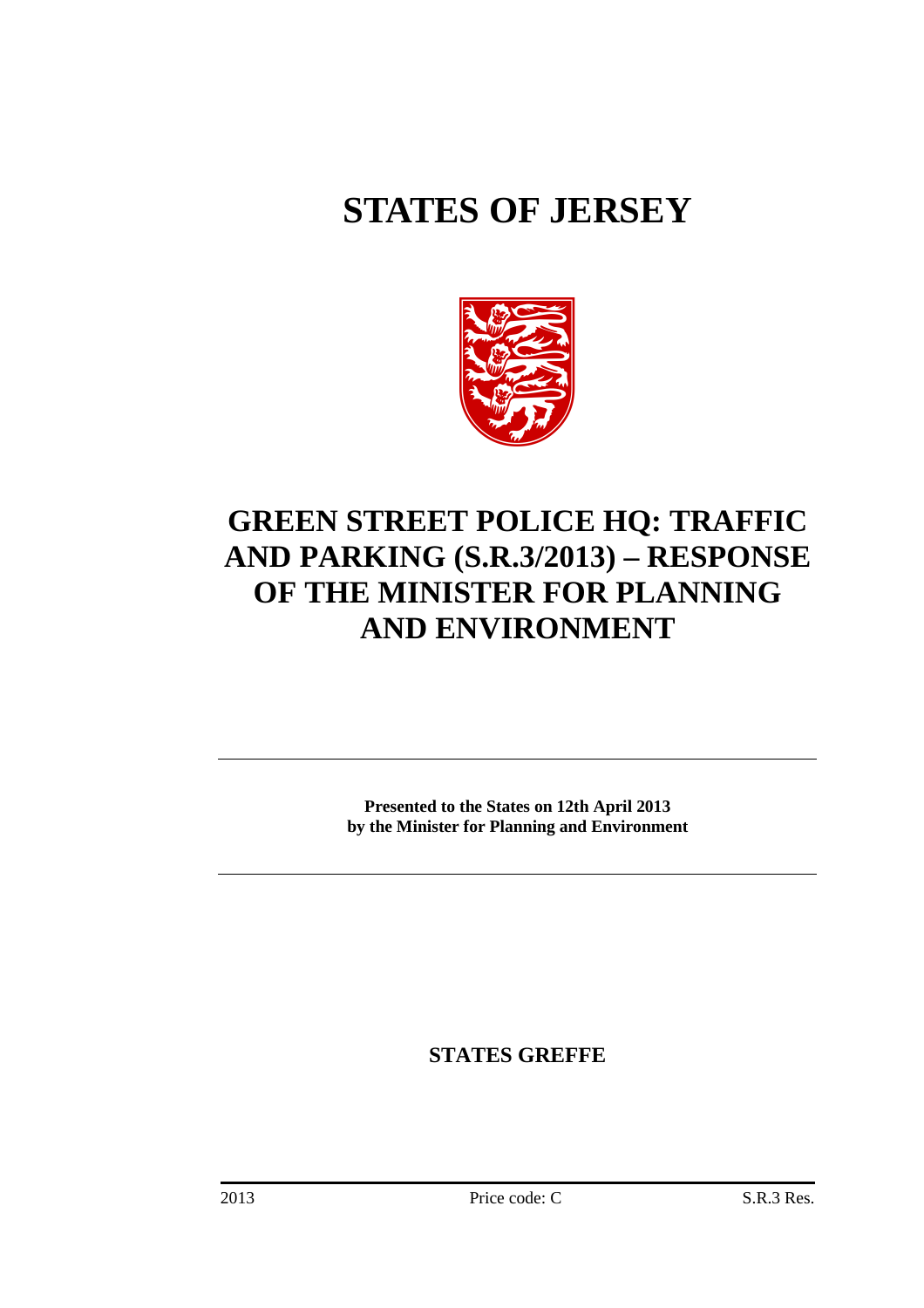#### **GREEN STREET POLICE HQ: TRAFFIC AND PARKING (S.R.3/2013) – RESPONSE OF THE MINISTER FOR PLANNING AND ENVIRONMENT**

**Ministerial Response to:** S.R.3/2013

**Review title:** Green Street Police HQ: Traffic and Parking

**Scrutiny Panel:** Environment

#### **INTRODUCTION**

The Minister for Planning and Environment would like to extend his thanks to the Environment Scrutiny Panel for carrying out this review within a short timeframe, the findings of which have not only informed the debate on P.92/2012 but will also, where relevant and appropriate, be material to his determination of the planning application P/2012/1005.

#### **RESPONSE TO THE PANEL'S FINDINGS**

|   | <b>Findings:</b>                                                                                                                                                                                                                                                                                                                           | <b>Comment:</b>                                                                                                                                                                                                                                                                                                                                                                                                                                                                                                                                                                                                                                                                                                                                                                                                                                                                                                                |  |
|---|--------------------------------------------------------------------------------------------------------------------------------------------------------------------------------------------------------------------------------------------------------------------------------------------------------------------------------------------|--------------------------------------------------------------------------------------------------------------------------------------------------------------------------------------------------------------------------------------------------------------------------------------------------------------------------------------------------------------------------------------------------------------------------------------------------------------------------------------------------------------------------------------------------------------------------------------------------------------------------------------------------------------------------------------------------------------------------------------------------------------------------------------------------------------------------------------------------------------------------------------------------------------------------------|--|
| 1 | Island Plan policies recognize the<br>importance of St. Helier having<br>sufficient car parking spaces to<br>support the life and comings and<br>goings of its residents, shoppers<br>and those working in town. The<br>plan is based on approximately<br>4,000 public off-street spaces<br>being available for commuters<br>and shoppers. | The figure of 4,000 public off-street car<br>parking spaces cited in Policy TT10 of the<br>2011 Island Plan is not a target at which off-<br>street public car parking is required to be<br>maintained, but rather is a threshold against<br>which any justification for the provision of<br>any additional provision can be assessed.<br>It is also important to recognise that the<br>relative proportions of short-stay and long-<br>stay off-street parking provision is more<br>significant than overall levels of provision in<br>seeking to contribute towards the objective of<br>reducing peak-hour congestion by 15%, in<br>accord with the objectives of the Sustainable<br>Transport Policy.<br>Policy TT10 explicitly encourages the<br>limitation or reduction of long-stay public<br>off-street parking provision, such as that<br>provided at Green Street MSCP, to help<br>contribute towards this objective. |  |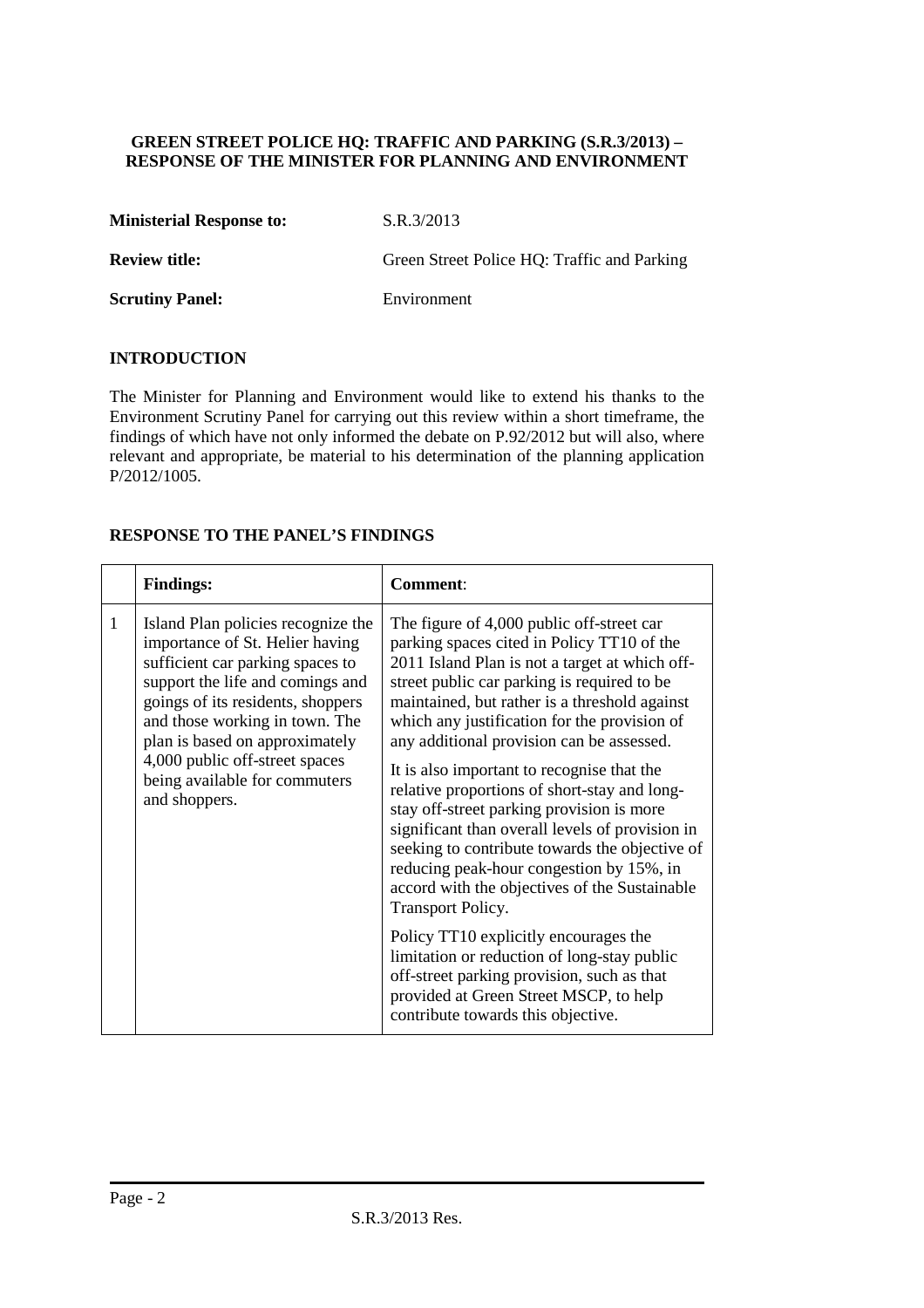|   | <b>Findings:</b>                                                                                                                                                                                                                                                                                                                                                                                                                       | <b>Comment:</b>                                                                                                                                                                                                                                                                                                                                                                                                                                                                                                                                                                                                                                                                                                                                                                                                                                                                                                                                                                                                                                                                                                                                                                                                                                                                 |
|---|----------------------------------------------------------------------------------------------------------------------------------------------------------------------------------------------------------------------------------------------------------------------------------------------------------------------------------------------------------------------------------------------------------------------------------------|---------------------------------------------------------------------------------------------------------------------------------------------------------------------------------------------------------------------------------------------------------------------------------------------------------------------------------------------------------------------------------------------------------------------------------------------------------------------------------------------------------------------------------------------------------------------------------------------------------------------------------------------------------------------------------------------------------------------------------------------------------------------------------------------------------------------------------------------------------------------------------------------------------------------------------------------------------------------------------------------------------------------------------------------------------------------------------------------------------------------------------------------------------------------------------------------------------------------------------------------------------------------------------|
| 2 | The development of the town<br>park has already reduced the<br>number of public car park spaces<br>to below the threshold level of<br>4,000 included in the Island Plan.<br>The plan anticipates that private<br>sector developments in Bath<br>Street, Tunnell Street and Ann<br>Street will produce a<br>compensating gain of 458 public<br>car parking spaces in the plan<br>period. This no longer seems<br>likely to be achieved. | The development of the Town Park resulted<br>in a reduction of approximately 400 long-stay<br>spaces which accords with the objective of<br>reducing the proportion of long-stay parking<br>available to commuters to help ensure a 15%<br>reduction in peak-hour congestion.<br>Some new off-street public parking has been<br>provided: at Ann Place, comprising 109 long-<br>stay spaces; at the former Ann Street<br>Brewery site comprising 38 long-stay spaces;<br>and at Le Coin comprising 27 short-stay<br>spaces; all of this provision is currently<br>temporary<br>There is, however, little or no evidence that<br>the loss of long-stay parking space at Gas<br>Place has caused any significant parking<br>issues for commuters and, having regard to<br>overall levels of provision, it is evident that<br>there remains capacity within long-stay off-<br>street parking provision elsewhere in<br>St. Helier and specifically at Pier Road (of<br>$c.250$ spaces).<br>The requirement for, and ability of, private<br>sector development in the North of Town<br>area to contribute to public parking provision<br>is presently the subject of review, as part of<br>the monitoring associated with the<br>implementation of the North of Town<br>Masterplan. |
| 3 | The development of the new<br>Police HQ on the open area to<br>the south of Green Street car<br>park will have a very significant<br>adverse impact on the<br>availability of public off-street<br>car parking within the Eastern<br>Gateway area of St. Helier. This<br>was identified in the autumn of<br>2011 by the project team as<br>being a critical factor to the<br>success of this project.                                  | It is noted that the impact of the development<br>of part of Green Street car park to<br>accommodate a new Police HQ would result<br>in the direct loss of 91 spaces and that there<br>will also be some additional demand for the<br>remaining long-stay spaces as a result of their<br>potential use by people working at the new<br>Police HQ.<br>It is noted that Green Street MSCP is<br>invariably full each working day and that the<br>increased demand for long-stay off-street<br>public parking from users of a new<br>Police HQ building will have the potential to<br>displace/discourage existing car park users:<br>it is noted that the extent of this additional<br>impact remains at issue within a range of<br>$65 -$ to over 100 spaces.                                                                                                                                                                                                                                                                                                                                                                                                                                                                                                                    |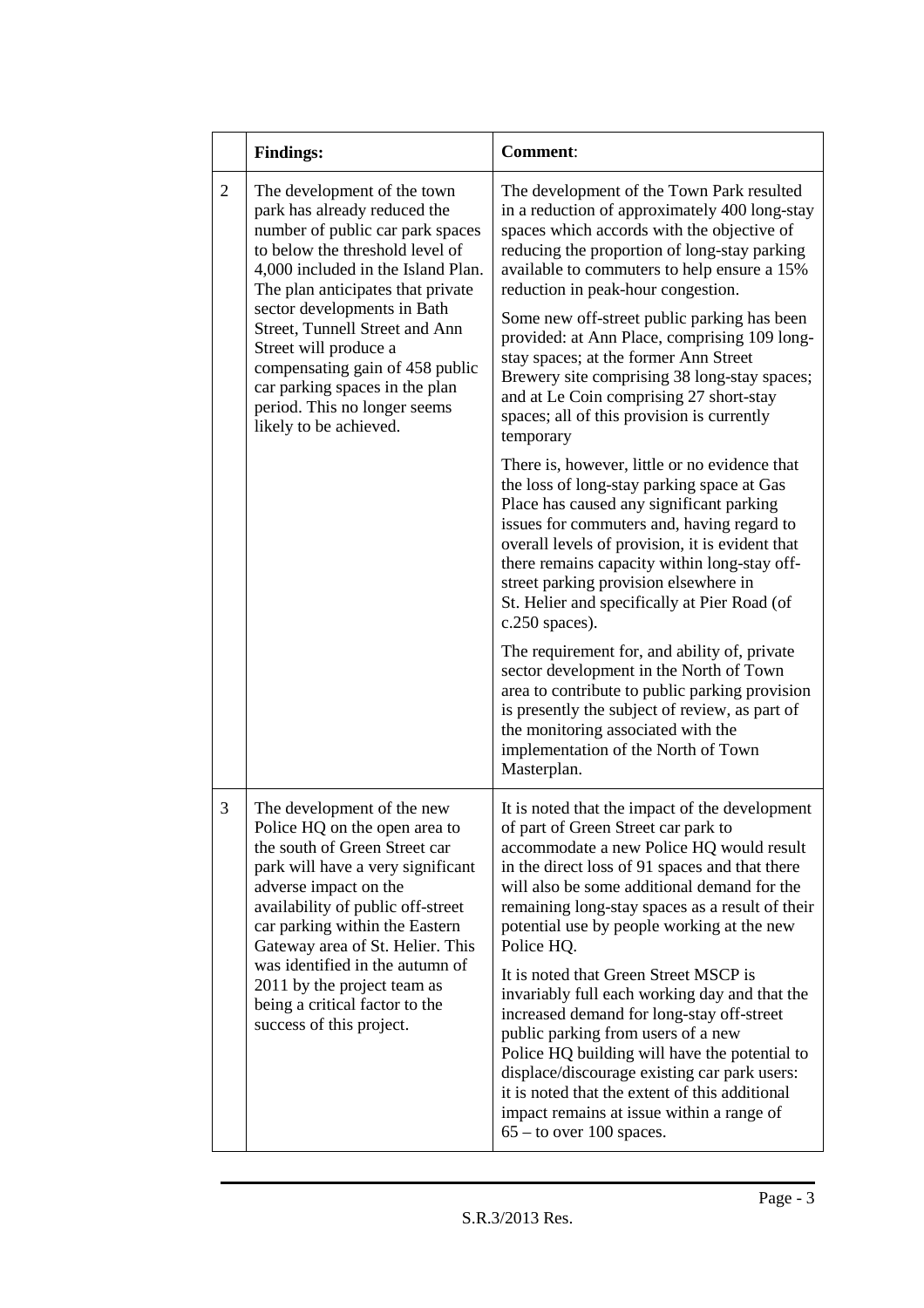|                | <b>Findings:</b>                                                                                                                                                                                                                                                                                                                                                                                                                                                                                                   | <b>Comment:</b>                                                                                                                                                                                                                                                                                                                                                                                                                                                                                              |
|----------------|--------------------------------------------------------------------------------------------------------------------------------------------------------------------------------------------------------------------------------------------------------------------------------------------------------------------------------------------------------------------------------------------------------------------------------------------------------------------------------------------------------------------|--------------------------------------------------------------------------------------------------------------------------------------------------------------------------------------------------------------------------------------------------------------------------------------------------------------------------------------------------------------------------------------------------------------------------------------------------------------------------------------------------------------|
|                |                                                                                                                                                                                                                                                                                                                                                                                                                                                                                                                    | The Minister will have regard to this overall<br>impact in the determination of the planning<br>application for the site; together with the<br>existing capacity of public off-street long-<br>stay parking provision elsewhere in St. Helier<br>(at c.300 spaces inc. c.250 at Pier Road and<br>20 spaces at Route du Fort); and the<br>objectives of the Sustainable Transport<br>Policy of seeking to limit or reduce the<br>provision of long-stay parking and to reduce<br>peak-hour congestion by 15%. |
| $\overline{4}$ | Despite its importance,<br>insufficient weight has been<br>given to the adverse impact of<br>the new Police HQ on public car<br>parking provision during the<br>project planning process. This<br>aspect has only been considered<br>in any depth at this very late<br>stage in the process.                                                                                                                                                                                                                       | The impact of the development of a new<br>Police HQ upon the availability of public off-<br>street parking provision will be material to<br>the Minister's determination of the current<br>planning application P/2012/1005.<br>This matter will be one of a number of<br>material considerations that the Minister will<br>need to consider and weigh, relative to other<br>aspects of the proposal, in his determination.                                                                                  |
| 5              | As soon as construction<br>commences on site, the<br>development of the Police HQ at<br>Green Street will have the<br>immediate effect of physically<br>reducing the number of parking<br>spaces in Green Street car park<br>by 91 (15% of the current total)<br>which reduces the total number<br>of public car parking spaces in<br>town to 3,844, and 156 below the<br>Island Plan threshold.                                                                                                                   | See comment on Finding 1.                                                                                                                                                                                                                                                                                                                                                                                                                                                                                    |
| 6              | Comments from Arup<br>consultants on the effective<br>increase in parking demand for<br>public car parking which will be<br>generated by the new Police HQ<br>once it is operational have not<br>been represented or understood<br>correctly. Arup have confirmed<br>to the Panel that their estimate of<br>the impact created by the new<br>Police HQ of only 65 spaces did<br>not represent the impact on<br>Green Street alone, but on public<br>parking in St. Helier as a whole.<br>Arup have clarified their | See comment on Finding 3.                                                                                                                                                                                                                                                                                                                                                                                                                                                                                    |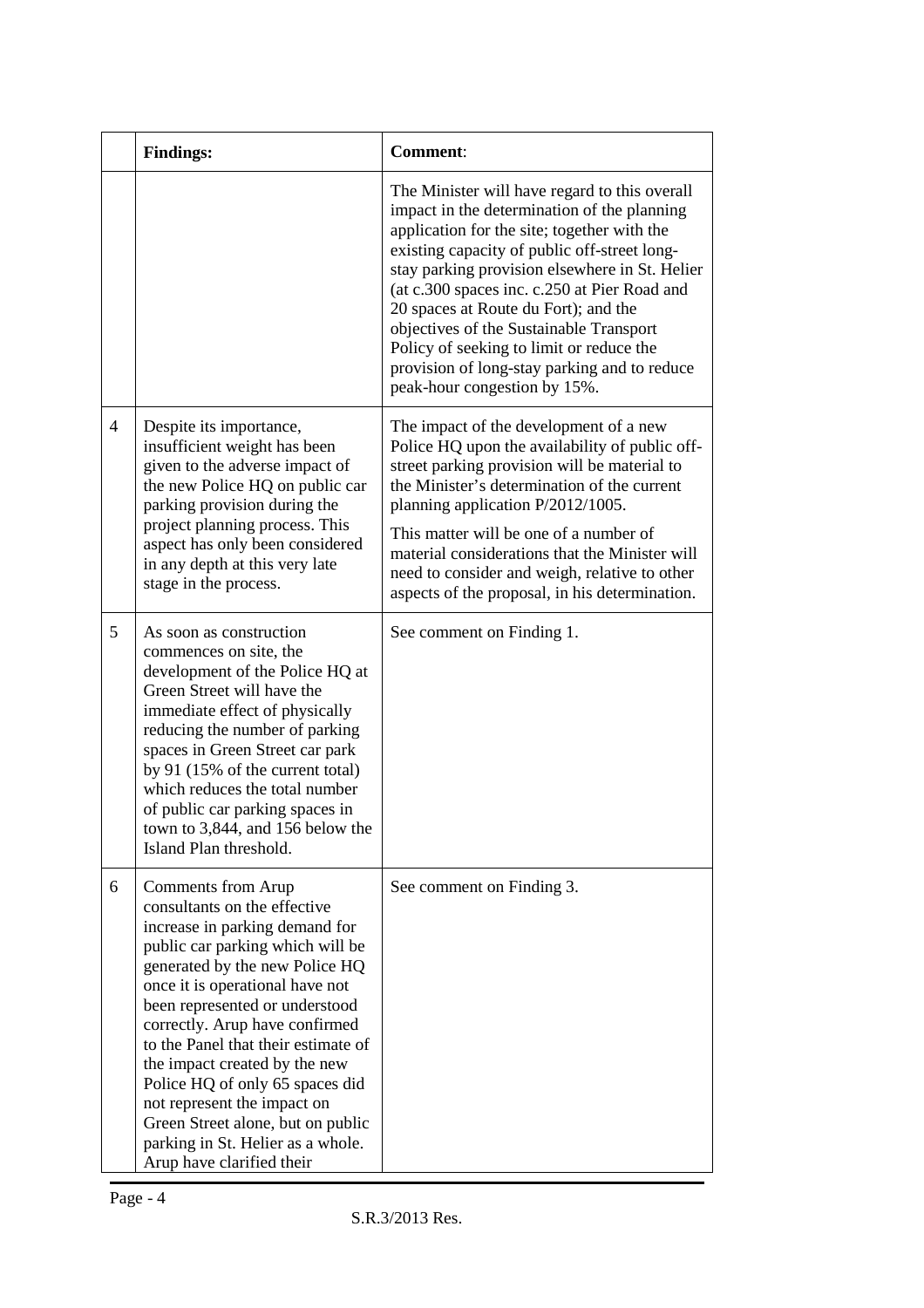|    | <b>Findings:</b>                                                                                                                                                                                                                                                                                                                                                                                                                                                                          | <b>Comment:</b>                                                                                                                                                                                          |
|----|-------------------------------------------------------------------------------------------------------------------------------------------------------------------------------------------------------------------------------------------------------------------------------------------------------------------------------------------------------------------------------------------------------------------------------------------------------------------------------------------|----------------------------------------------------------------------------------------------------------------------------------------------------------------------------------------------------------|
|    | evidence in respect of Green<br>Street to the effect that around<br>86 spaces would be expected to<br>be taken up by police staff.                                                                                                                                                                                                                                                                                                                                                        |                                                                                                                                                                                                          |
| 7  | The Panel's study of detailed<br>results from the internal States of<br>Jersey Police survey of transport<br>arrangements and the forecasts<br>based on it supports the<br>conclusion that the final figure<br>could rise to over 100. The Panel<br>considers the figure of 86 to be a<br>minimum.                                                                                                                                                                                        | See comment on Finding 3.                                                                                                                                                                                |
| 8  | The evidence therefore suggests<br>that (excluding other factors) the<br>most likely result of the loss of<br>parking spaces combined with<br>the impact of new staff parking<br>will be to reduce the number of<br>spaces currently available to<br>commuters in Green Street car<br>park by somewhere between<br>177 and 191. (This represents<br>approximately 30% of the<br>608 spaces available there<br>currently.)                                                                 | See comment on Finding 3.                                                                                                                                                                                |
| 9  | Green Street car park is<br>predominantly filled on a daily<br>basis by commuters travelling to<br>workplaces in the east of town.<br>Evidence from TTS suggests that<br>it usually fills up between<br>$8.00 - 9.00$ a.m., although this<br>may be occurring later recently<br>owing to a shift of workers<br>towards the Waterfront area. Any<br>spaces arising during the mid-<br>afternoon period are then<br>available to shoppers, who are<br>also the major users on<br>Saturdays. | See comment on Finding 3.                                                                                                                                                                                |
| 10 | Owing to their shift working<br>patterns, much of the car parking<br>by police staff is likely to occur<br>from shortly before 7.00 a.m.<br>daily. Police staff will therefore<br>have the opportunity to take up                                                                                                                                                                                                                                                                         | See comment on Finding 3.<br>The Minister will also have regard to the<br>evidence provided by the Ministers for Home<br>Affairs and Transport and Technical<br>Services, and the Assistant Minister for |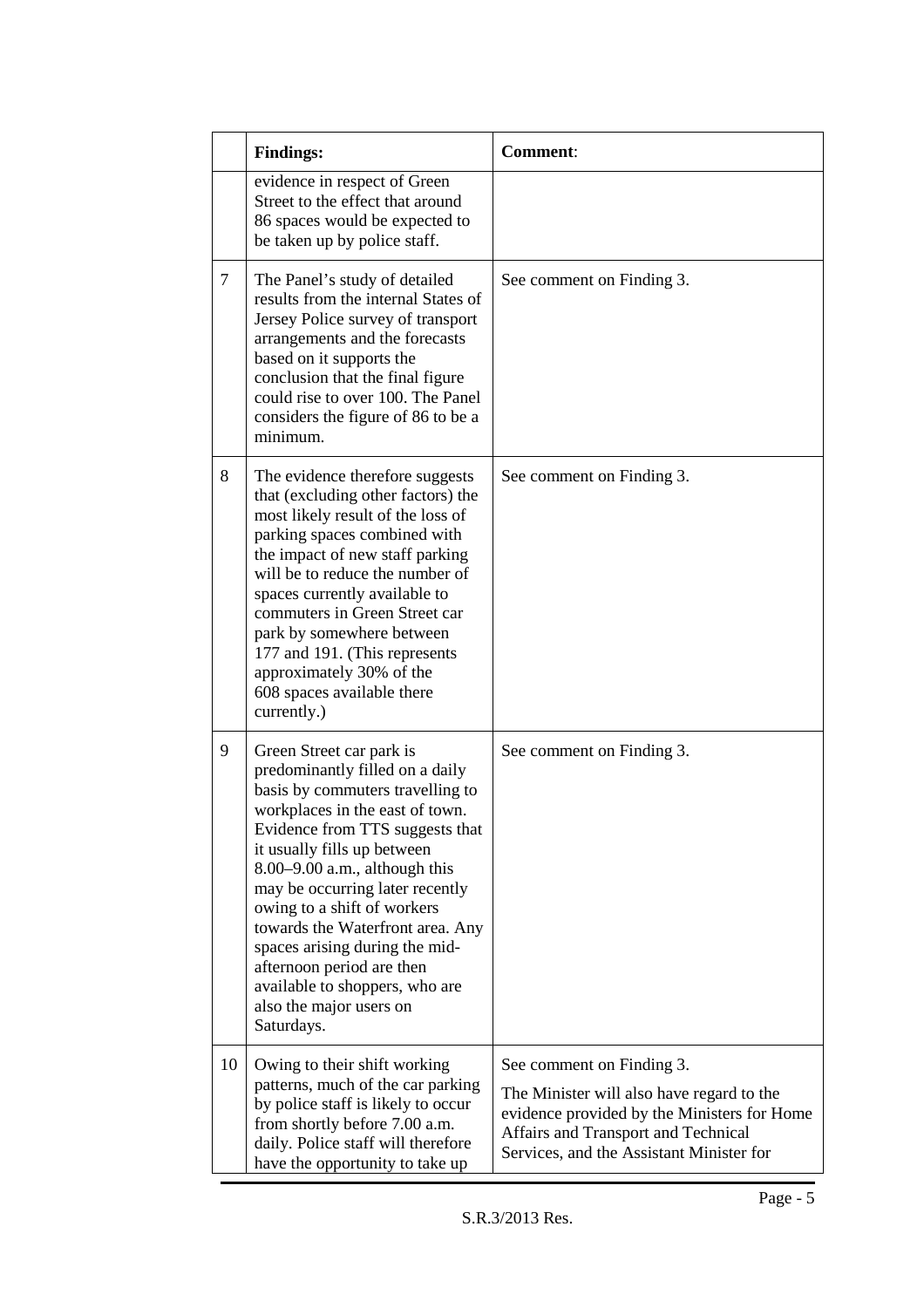|    | <b>Findings:</b>                                                                                                                                                                                                                                                                                                                                                                                                                                                                                                         | <b>Comment:</b>                                                                                                                                                                                                                                                                                                                                                                                                                                                                                                                                                                                           |
|----|--------------------------------------------------------------------------------------------------------------------------------------------------------------------------------------------------------------------------------------------------------------------------------------------------------------------------------------------------------------------------------------------------------------------------------------------------------------------------------------------------------------------------|-----------------------------------------------------------------------------------------------------------------------------------------------------------------------------------------------------------------------------------------------------------------------------------------------------------------------------------------------------------------------------------------------------------------------------------------------------------------------------------------------------------------------------------------------------------------------------------------------------------|
|    | spaces in Green Street before<br>most other commuters arrive.<br>Police staff arriving for later<br>shifts may also take up parking<br>spaces which could otherwise be<br>available for shoppers.                                                                                                                                                                                                                                                                                                                        | Treasury and Resources, which states that the<br>shift patterns of the States of Jersey Police<br>would indicate that less than 30 staff would<br>be expected to arrive before 7.00 a.m.; that<br>the majority of police officers and civil<br>servants will travel at similar times to other<br>commuters; and that during the working<br>week the uniformed cover includes shifts<br>which begin at $2.00$ p.m. and $9.00$ p.m.                                                                                                                                                                         |
| 11 | The Transport Assessment<br>supplied by Arup consultants as<br>part of the planning application<br>by Property Holdings was based<br>on a survey of States of Jersey<br>Police staff carried out between<br>4th and 7th October 2011 to<br>which 181 staff members<br>responded (54.8% of the<br>workforce). However, the Panel<br>was informed by Arup that they<br>did not independently analyse the<br>full survey results, but relied<br>upon a summary sheet provided<br>to them by the States of Jersey<br>Police. | See comment on Finding 3.                                                                                                                                                                                                                                                                                                                                                                                                                                                                                                                                                                                 |
| 12 | The Panel's subsequent review<br>of the detailed results has<br>identified inconsistencies<br>between the survey data and<br>summary sheet which lead it to<br>conclude that information in the<br><b>Transport Assessment based on</b><br>the survey is potentially<br>unreliable.                                                                                                                                                                                                                                      | See comment on Finding 3.                                                                                                                                                                                                                                                                                                                                                                                                                                                                                                                                                                                 |
| 13 | Island Plan policies require travel<br>plans to be produced for all<br>major developments with<br>significant traffic and parking<br>impacts before the Minister for<br>Planning and Environment is<br>required to make a decision on<br>the application. The Island Plan<br>policy also enables the Minister<br>to determine how much or how<br>little weight to give a travel plan<br>based on its enforceability when<br>deciding an application.                                                                     | Travel plans are packages of measures<br>produced by employers to encourage staff to<br>use alternatives to single-occupancy car use.<br>A workplace can choose to develop a travel<br>plan at any time, or it can be required to<br>develop a travel plan as part of a planning<br>application or a condition of planning<br>permission for new development.<br>Typical actions in a workplace travel plan<br>include improving or providing facilities for<br>pedestrians and cyclists (such as showers,<br>lockers, drying facilities and cycle parking),<br>and initiatives such as the promotion and |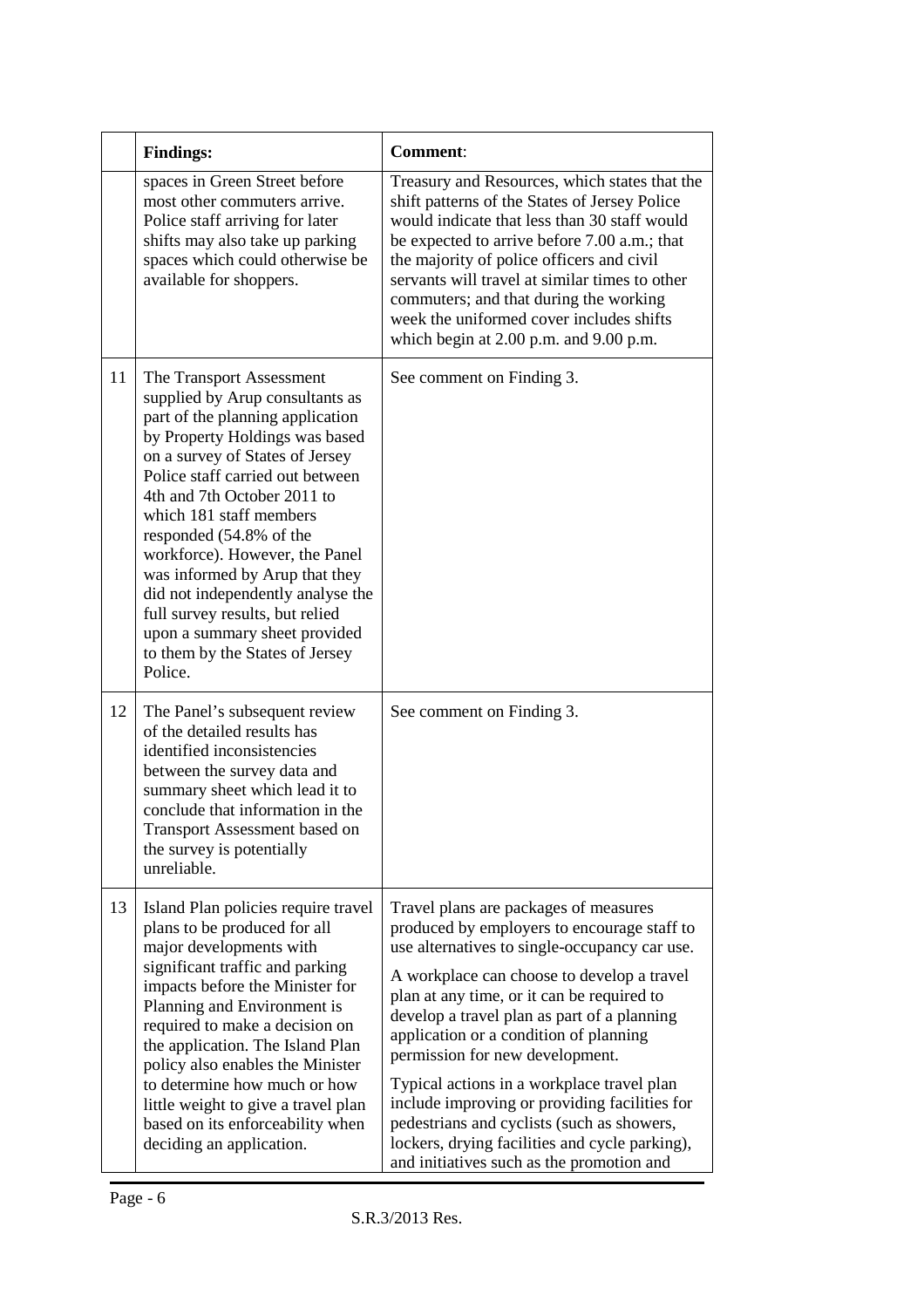|    | <b>Findings:</b>                                                                                                                                                                                                                                                                                                     | <b>Comment:</b>                                                                                                                                                                                                                                                                                                                                                                                                                                                    |  |  |
|----|----------------------------------------------------------------------------------------------------------------------------------------------------------------------------------------------------------------------------------------------------------------------------------------------------------------------|--------------------------------------------------------------------------------------------------------------------------------------------------------------------------------------------------------------------------------------------------------------------------------------------------------------------------------------------------------------------------------------------------------------------------------------------------------------------|--|--|
|    |                                                                                                                                                                                                                                                                                                                      | subsidy of public transport, and the<br>encouragement of carpooling, working from<br>home and teleconferencing, as a way of<br>influencing staff behaviour.                                                                                                                                                                                                                                                                                                        |  |  |
|    |                                                                                                                                                                                                                                                                                                                      | Policy TT9 of the 2011 Island Plan requires<br>developments which would generate<br>significant amounts of travel to be subject to<br>a travel plan. It is considered that this policy<br>is applicable to the current proposal to<br>develop a new 5,900 m. <sup>2</sup> Police HQ<br>employing several hundred people and<br>generating vehicular and pedestrian traffic at<br>Green Street.                                                                     |  |  |
|    |                                                                                                                                                                                                                                                                                                                      | The Minister for Planning and Environment<br>considers that travel plans should be<br>submitted alongside planning applications to<br>enable him to consider how sustainable<br>transport opportunities are to be promoted<br>and incentivised, monitored and delivered.                                                                                                                                                                                           |  |  |
|    |                                                                                                                                                                                                                                                                                                                      | In the absence of a travel plan submitted as<br>part of a planning application, the Minister<br>can give consideration to the extent of<br>physical facilities for pedestrians and cyclists<br>(such as showers, lockers and cycle parking)<br>to be provided as part of the proposed new<br>development; and can require the<br>development, monitoring and enforcement of<br>other aspects of a workplace travel plan<br>through the use of planning conditions. |  |  |
| 14 | The Minister for Planning and<br>Environment informed the Panel<br>that he may not decide the<br>application without the travel<br>plan being in place, in<br>accordance with the Island Plan.<br>However, Planning Officers have<br>issued contradictory information<br>to the project team on this<br>requirement. | See comment on Finding 13.                                                                                                                                                                                                                                                                                                                                                                                                                                         |  |  |
| 15 | The States of Jersey Police and<br>Home Affairs Department intend<br>to develop a travel plan as<br>required by the Island Plan.<br>However, this plan does not<br>currently exist and is not<br>expected to be enforceable upon<br>staff members.                                                                   | See comment on Finding 13.<br>The Minister for Planning and Environment<br>can require, monitor and enforce aspects of a<br>workplace travel plan through the award of<br>conditional planning permission.                                                                                                                                                                                                                                                         |  |  |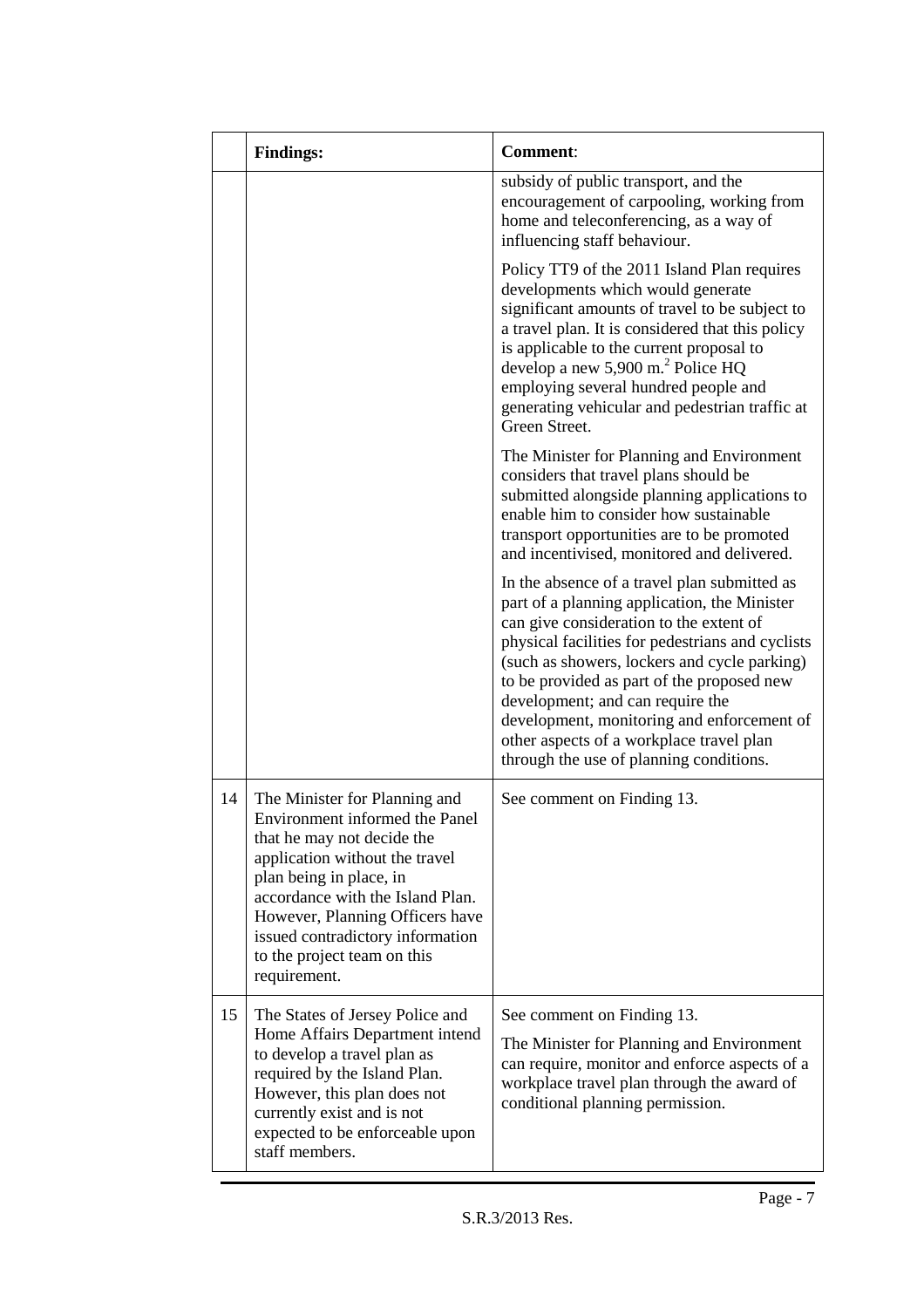|    | <b>Findings:</b>                                                                                                                                                                                                                                                                                                                                                                                                                                                                                                                                                                                                                                                                                                                                                                                                                                                                                                                                          | <b>Comment:</b>                                                                                                                                                                                                                                                                                                                                                                                                                                                                                                                                                                                                                                                                                                                                                                                                                                                                                                                                                                                                                                                                                                                                                                                                                                                                                                                                                                                                                                                                      |  |
|----|-----------------------------------------------------------------------------------------------------------------------------------------------------------------------------------------------------------------------------------------------------------------------------------------------------------------------------------------------------------------------------------------------------------------------------------------------------------------------------------------------------------------------------------------------------------------------------------------------------------------------------------------------------------------------------------------------------------------------------------------------------------------------------------------------------------------------------------------------------------------------------------------------------------------------------------------------------------|--------------------------------------------------------------------------------------------------------------------------------------------------------------------------------------------------------------------------------------------------------------------------------------------------------------------------------------------------------------------------------------------------------------------------------------------------------------------------------------------------------------------------------------------------------------------------------------------------------------------------------------------------------------------------------------------------------------------------------------------------------------------------------------------------------------------------------------------------------------------------------------------------------------------------------------------------------------------------------------------------------------------------------------------------------------------------------------------------------------------------------------------------------------------------------------------------------------------------------------------------------------------------------------------------------------------------------------------------------------------------------------------------------------------------------------------------------------------------------------|--|
| 16 | Based on the above, assumptions<br>of the impact of the Police HQ<br>on car parking as submitted to<br>the Minister for Planning and<br>Environment are considered<br>unreliable.                                                                                                                                                                                                                                                                                                                                                                                                                                                                                                                                                                                                                                                                                                                                                                         | See comment on Finding 3.                                                                                                                                                                                                                                                                                                                                                                                                                                                                                                                                                                                                                                                                                                                                                                                                                                                                                                                                                                                                                                                                                                                                                                                                                                                                                                                                                                                                                                                            |  |
| 17 | If this were a private office<br>development of this scale,<br>Planning's parking guidelines to<br>determine the extent of non-<br>operational parking required on<br>site would be based on individual<br>circumstances, and in particular<br>the availability of public car<br>parking nearby. The Panel<br>considers that a reasonable<br>interpretation of the parking<br>guidelines would require a<br>private development of a similar<br>scale on this site to include some<br>on-site parking provision, to<br>offset the displacement of<br>significant numbers of<br>commuters who currently rely on<br>the adjacent public parking<br>facilities. The Panel questions<br>whether it is right to treat public<br>developments more favourably<br>by permitting this substantial<br>development of some $5,700$ m. <sup>2</sup> ,<br>designed to accommodate<br>330 staff to include no non-<br>operational on-site parking<br>provision at all. | The current proposal is for an operational<br>Police HQ including accommodation for<br>offices, laboratories, specialist units and a<br>20 cell custody suite with basement<br>operational parking provision: it is not a<br>private office development and there are no<br>published parking guidelines for a use of this<br>type.<br>In such circumstances, the Minister will<br>consider the proposal on its merits having<br>regard to the size and nature of the operation,<br>its location, and its proximity to public car<br>parks.<br>In consideration of the proposal, the Minister<br>will have regard to the planning policy<br>framework provided by the Island Plan and,<br>with specific regard to parking provision,<br>Policy GD1(5) as follows:<br>contributes, where appropriate, to<br>reducing dependence on the car, in<br>accord with Policy SP 6 'Reducing<br>dependence on the car', and in<br>particular;<br>is accessible by pedestrians,<br>(a)<br>cyclists and public transport<br>users, including those with<br>mobility impairments;<br>(b)<br>will not lead to unacceptable<br>problems of traffic<br>generation, safety or parking;<br>(c)<br>provides a satisfactory means<br>of access, manoeuvring<br>space within the site and<br>adequate space for parking,<br>(d)<br>developments to which the<br>public has access must<br>include adequate<br>arrangements for safe and<br>convenient access for all and<br>in particular should meet the |  |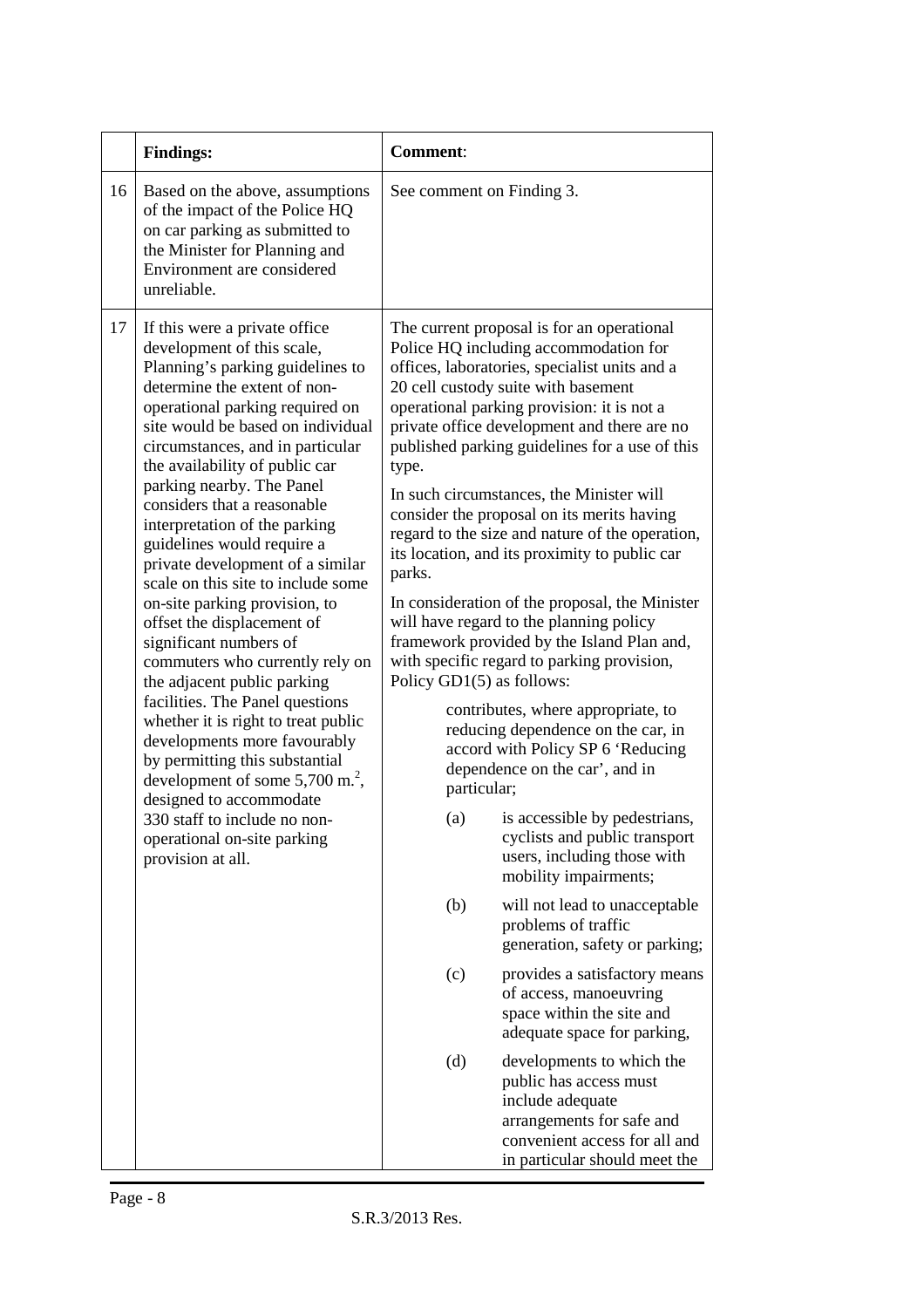|    | <b>Findings:</b>                                                                                                                                                                                                                                                                                                                                                                                                                                                     | <b>Comment:</b>                                                                                                                                                                                                                                                                                                                                                                                                                                                                                |  |
|----|----------------------------------------------------------------------------------------------------------------------------------------------------------------------------------------------------------------------------------------------------------------------------------------------------------------------------------------------------------------------------------------------------------------------------------------------------------------------|------------------------------------------------------------------------------------------------------------------------------------------------------------------------------------------------------------------------------------------------------------------------------------------------------------------------------------------------------------------------------------------------------------------------------------------------------------------------------------------------|--|
|    |                                                                                                                                                                                                                                                                                                                                                                                                                                                                      | needs of those with mobility<br>difficulties.                                                                                                                                                                                                                                                                                                                                                                                                                                                  |  |
|    |                                                                                                                                                                                                                                                                                                                                                                                                                                                                      | This will be one of a number of material<br>considerations that the Minister will need to<br>consider and weigh, relative to other aspects<br>of the proposal, in his determination.                                                                                                                                                                                                                                                                                                           |  |
| 18 | The Assistant Minister for<br>Treasury and Resources was not<br>prepared to answer questions on<br>a rumoured proposal to retain a<br>number of private parking spaces<br>in the area, which might alleviate<br>the parking impact of the<br>Police HQ. In the absence of any<br>reliable information on this<br>proposal the Panel considers that<br>it should be disregarded by the<br>Minister for Planning and<br>Environment in determining the<br>application. | The Minister for Planning and Environment<br>will only consider those matters that are<br>included and disclosed as part of, and in<br>response to, the planning application,<br>together with those other material<br>considerations such as the policy framework<br>provided by the Island Plan and the<br>Sustainable Transport Policy. All such<br>matters pertaining to the determination of a<br>planning application will be in the public<br>domain.                                   |  |
| 19 | The recent announcement by<br>TTS of a project to expand Snow<br>Hill car park highlights the<br>requirement for masterplanning<br>for this area of town under the<br>Island Plan. A development plan<br>for the whole Eastern Gateway<br>area would be expected to<br>include both Snow Hill and the<br>Green Street multi-storey car<br>park.                                                                                                                      | Proposal 12: St. Helier Regeneration Zones,<br>identifies the Eastern Gateway as an area<br>where the Minister may develop masterplans<br>and development briefs for these areas and<br>key sites within them.<br>Snow Hill car park does not sit within the<br>defined Eastern Gateway area of the 2011<br>Island Plan.<br>The intensification of an existing off-street<br>car park, of itself, is not considered sufficient<br>to warrant the preparation of a masterplan for<br>this area. |  |
| 20 | It is known that the structure of<br>Green Street car park will require<br>substantial repair and capital<br>investment within 7 years. The<br>needs of a new Police HQ and<br>public parking could potentially<br>be better met by a phased<br>redevelopment of the whole<br>publicly-owned site, rather than<br>by developing parts of it in a<br>piecemeal and unco-ordinated<br>way.                                                                             | The Minister for Planning and Environment<br>notes the potential to phase a redevelopment<br>of the whole publicly-owned site. This does<br>not, however, feature in the current planning<br>application that is before the Minister.                                                                                                                                                                                                                                                          |  |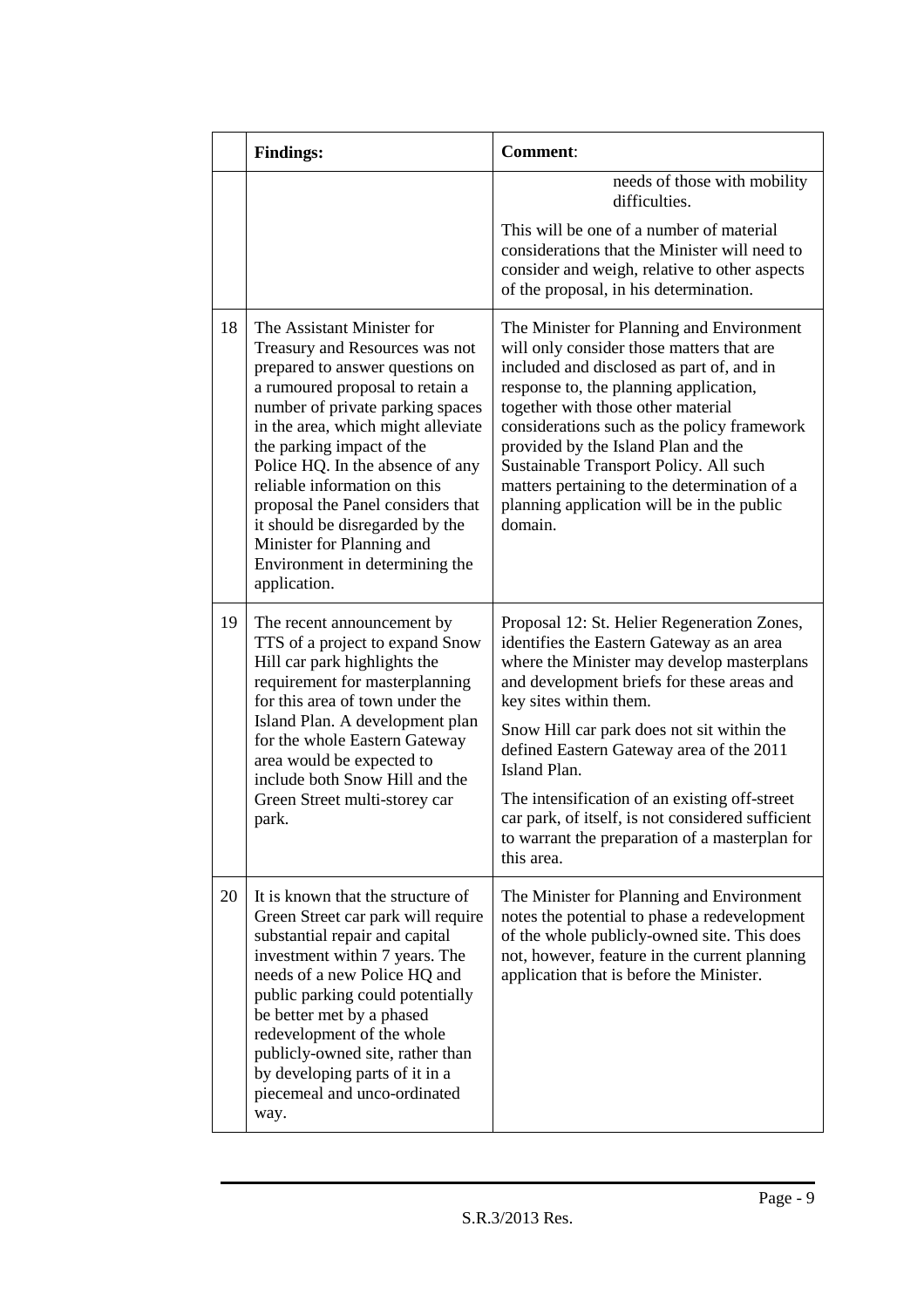|    | <b>Findings:</b>                                                                                                                                                                                                                                                                                           | <b>Comment:</b>                                                                                                                                                                                                                                                                                                                                                |
|----|------------------------------------------------------------------------------------------------------------------------------------------------------------------------------------------------------------------------------------------------------------------------------------------------------------|----------------------------------------------------------------------------------------------------------------------------------------------------------------------------------------------------------------------------------------------------------------------------------------------------------------------------------------------------------------|
| 21 | The proposed location of<br>3 visitor car spaces at Snow Hill<br>is not considered to be practical<br>or satisfactory.                                                                                                                                                                                     | In consideration of the proposal the Minister<br>will have regard to the planning policy<br>framework provided by the Island Plan and,<br>with specific regard to parking provision,<br>Policy GD1 (5) as follows:                                                                                                                                             |
|    |                                                                                                                                                                                                                                                                                                            | contributes, where appropriate, to<br>reducing dependence on the car, in<br>accord with Policy SP 6 'Reducing<br>dependence on the car', and in<br>particular;                                                                                                                                                                                                 |
|    |                                                                                                                                                                                                                                                                                                            | is accessible by pedestrians,<br>(a)<br>cyclists and public transport<br>users, including those with<br>mobility impairments;                                                                                                                                                                                                                                  |
|    |                                                                                                                                                                                                                                                                                                            | (b)<br>will not lead to unacceptable<br>problems of traffic<br>generation, safety or parking;                                                                                                                                                                                                                                                                  |
|    |                                                                                                                                                                                                                                                                                                            | (c)<br>provides a satisfactory means<br>of access, manoeuvring<br>space within the site and<br>adequate space for parking,                                                                                                                                                                                                                                     |
|    |                                                                                                                                                                                                                                                                                                            | (d)<br>developments to which the<br>public has access must<br>include adequate<br>arrangements for safe and<br>convenient access for all and<br>in particular should meet the<br>needs of those with mobility<br>difficulties.                                                                                                                                 |
|    |                                                                                                                                                                                                                                                                                                            | This will be one of a number of material<br>considerations that the Minister will need to<br>consider and weigh, relative to other aspects<br>of the proposal, in his determination.                                                                                                                                                                           |
| 22 | The location of a substantial<br>quantity of motorcycle and cycle<br>parking on the south side of<br>La Route du Fort is considered<br>inappropriate owing to concerns<br>about noise and overlooking.<br>There are also considered to be<br>potential safety concerns arising<br>from the need for riders | In consideration of the proposal the Minister<br>will have regard to the planning policy<br>framework provided by the Island Plan and,<br>with specific regard to the impact of<br>development upon adjacent residents and<br>parking provision, Policy GD1 (3) and (5) as<br>follows:<br>3. does not seriously harm the<br>amenities of neighbouring uses and |
|    | approaching from the west to<br>stop and turn across the main<br>road at any hour, day or night.                                                                                                                                                                                                           | should, in particular:<br>(a)<br>not unreasonably affect the<br>level of privacy to buildings                                                                                                                                                                                                                                                                  |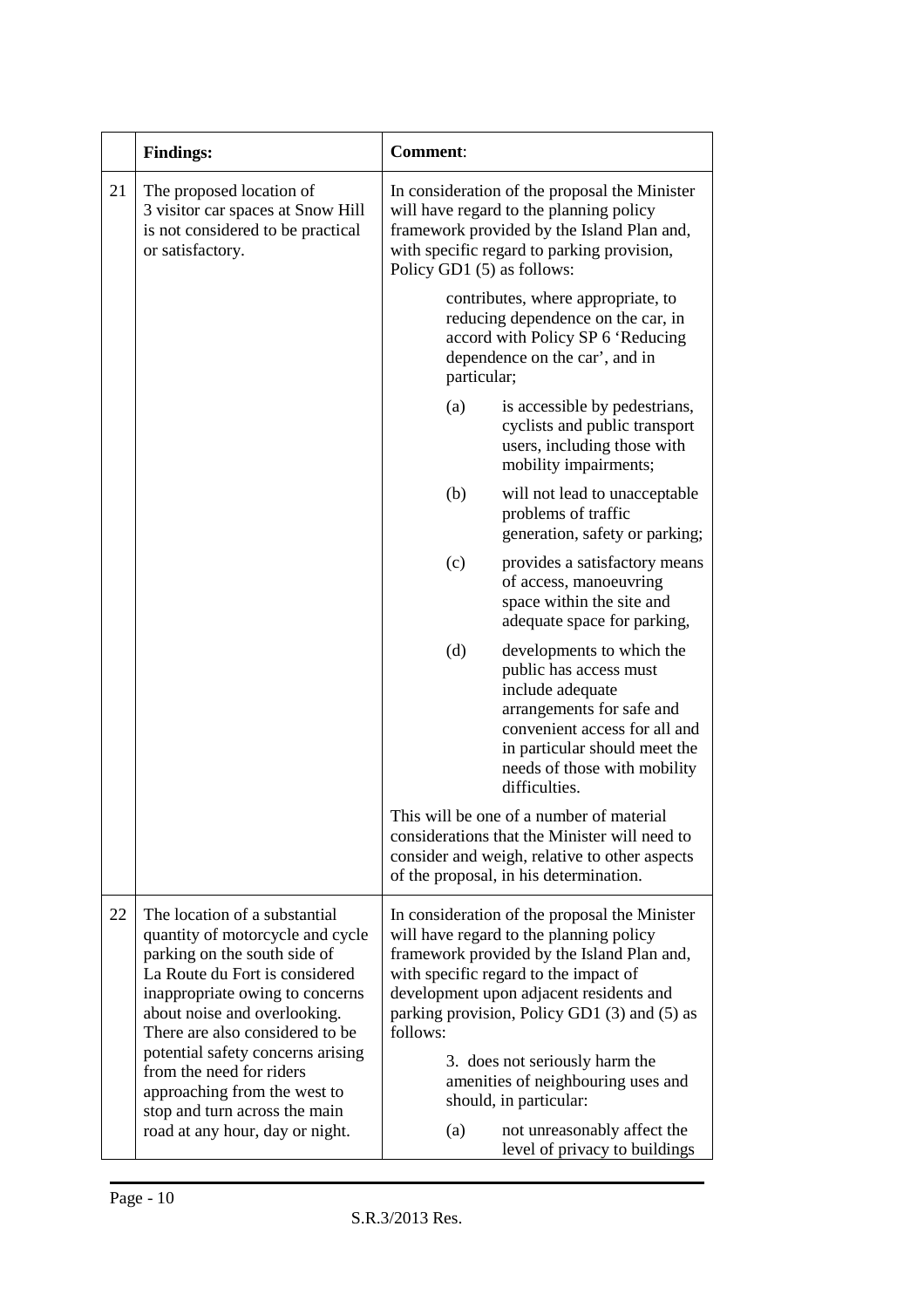|    | <b>Findings:</b>                                                                                                                                           | <b>Comment:</b>            |                                                                                                                                                                                                                                   |
|----|------------------------------------------------------------------------------------------------------------------------------------------------------------|----------------------------|-----------------------------------------------------------------------------------------------------------------------------------------------------------------------------------------------------------------------------------|
|    |                                                                                                                                                            |                            | and land that owners and<br>occupiers might expect to<br>enjoy;                                                                                                                                                                   |
|    |                                                                                                                                                            | particular;                | 5. contributes, where appropriate, to<br>reducing dependence on the car, in<br>accord with Policy SP 6 'Reducing<br>dependence on the car', and in                                                                                |
|    |                                                                                                                                                            | (a)                        | is accessible by pedestrians,<br>cyclists and public transport<br>users, including those with<br>mobility impairments;                                                                                                            |
|    |                                                                                                                                                            | (b)                        | will not lead to unacceptable<br>problems of traffic<br>generation, safety or parking;                                                                                                                                            |
|    |                                                                                                                                                            | (c)                        | provides a satisfactory means<br>of access, manoeuvring<br>space within the site and<br>adequate space for parking,                                                                                                               |
|    |                                                                                                                                                            | (d)                        | developments to which the<br>public has access must<br>include adequate<br>arrangements for safe and<br>convenient access for all and<br>in particular should meet the<br>needs of those with mobility<br>difficulties.           |
|    |                                                                                                                                                            |                            | In the consideration of these matters the<br>Minister will give due weight to the<br>comments of the highway authority.                                                                                                           |
|    |                                                                                                                                                            |                            | This matter will be one of a number of<br>material considerations that the Minister will<br>need to consider and weigh, relative to other<br>aspects of the proposal, in his determination.                                       |
| 23 | The proposal that parking for<br>disabled visitors be shared with a<br>goods delivery bay is<br>unacceptable.                                              | See comment on Finding 21. |                                                                                                                                                                                                                                   |
| 24 | Road safety hazards are<br>potentially created by:<br>the proximity of the<br>proposed main entrance of<br>the Police HQ to the Green<br>Street roundabout | follows:                   | In consideration of the proposal the Minister<br>will have regard to the planning policy<br>framework provided by the Island Plan and,<br>with specific regard to parking provision and<br>access arrangements, Policy GD1 (5) as |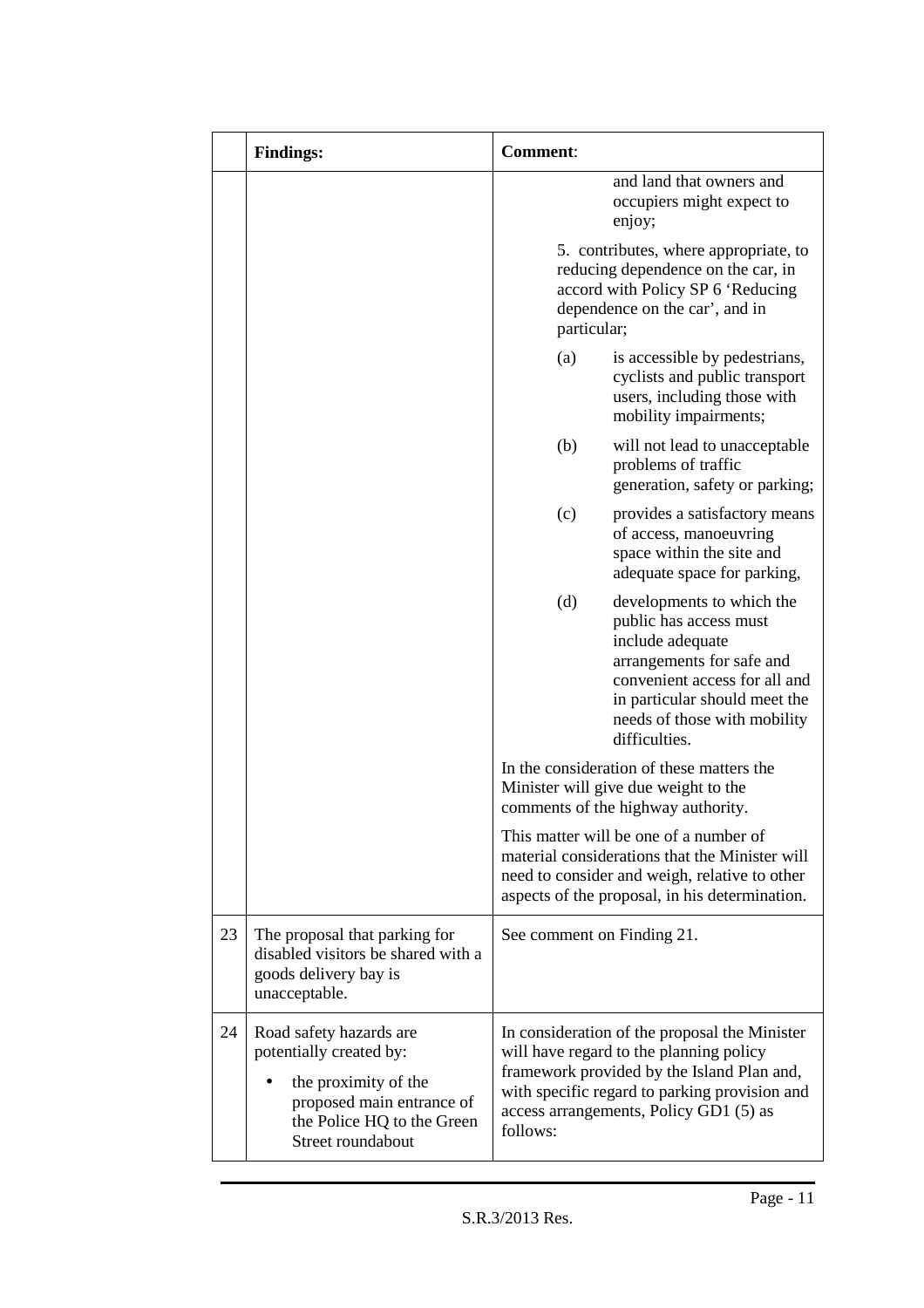| <b>Findings:</b>                                                                                                                 | <b>Comment:</b>                                                                                                                                                                                                                |  |  |
|----------------------------------------------------------------------------------------------------------------------------------|--------------------------------------------------------------------------------------------------------------------------------------------------------------------------------------------------------------------------------|--|--|
| the restricted visibility of<br>vehicles using the exit<br>provided for prisoner<br>transport vehicles<br>an increased number of | contributes, where appropriate, to<br>reducing dependence on the car, in<br>accord with Policy SP 6 'Reducing<br>dependence on the car', and in<br>particular;                                                                 |  |  |
| pedestrians using the Green<br><b>Street crossing from Snow</b><br>Hill to La Route du Fort.                                     | (a)<br>is accessible by pedestrians,<br>cyclists and public transport<br>users, including those with<br>mobility impairments;                                                                                                  |  |  |
|                                                                                                                                  | (b)<br>will not lead to unacceptable<br>problems of traffic<br>generation, safety or parking;                                                                                                                                  |  |  |
|                                                                                                                                  | (c)<br>provides a satisfactory means<br>of access, manoeuvring<br>space within the site and<br>adequate space for parking,                                                                                                     |  |  |
|                                                                                                                                  | (d)<br>developments to which the<br>public has access must<br>include adequate<br>arrangements for safe and<br>convenient access for all and<br>in particular should meet the<br>needs of those with mobility<br>difficulties. |  |  |
|                                                                                                                                  | In the consideration of these matters the<br>Minister will give due weight to the<br>comments of the highway authority.                                                                                                        |  |  |
|                                                                                                                                  | This matter will be one of a number of<br>material considerations that the Minister will<br>need to consider and weigh, relative to other<br>aspects of the proposal in his determination.                                     |  |  |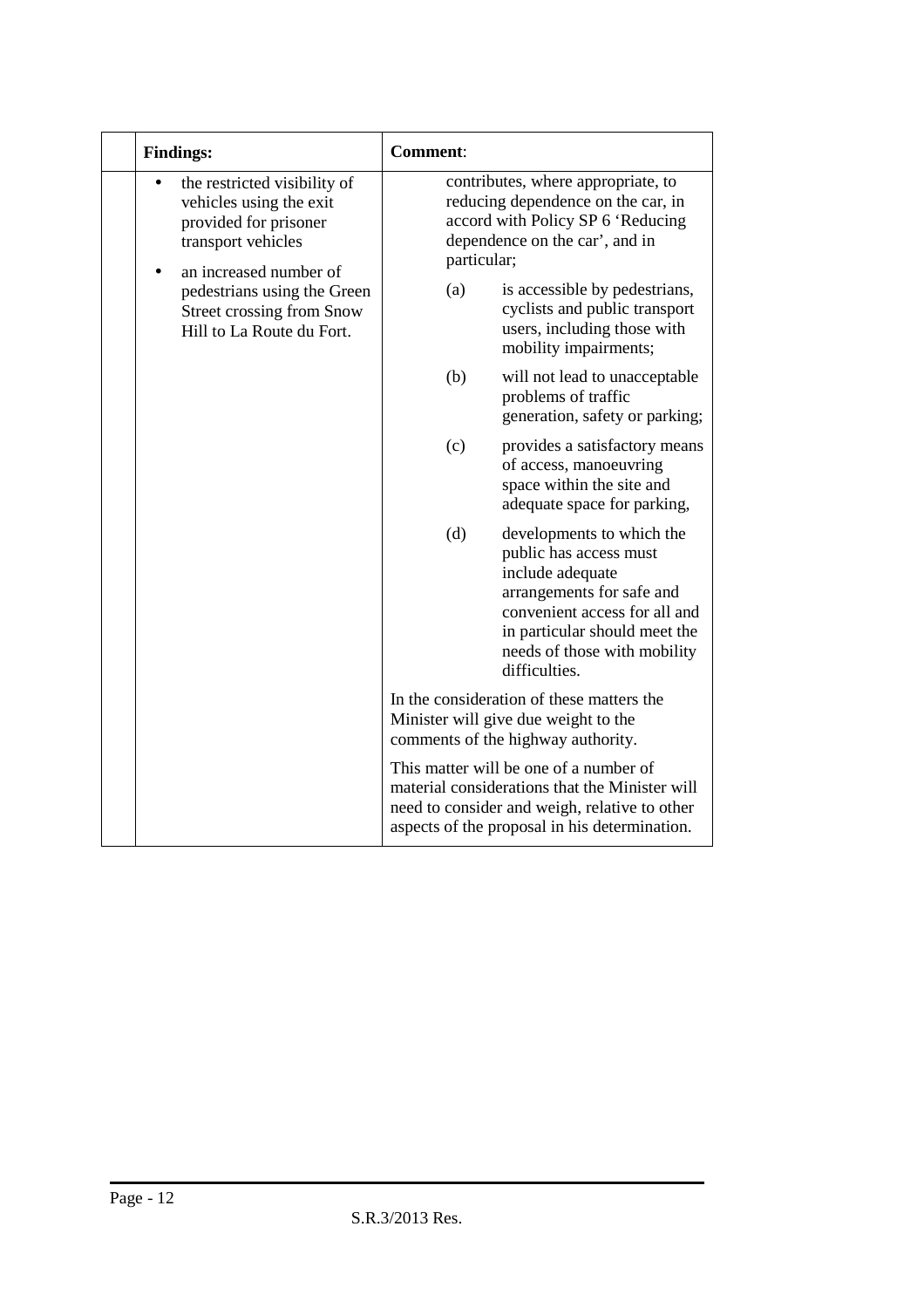### **RECOMMENDATIONS**

|                | <b>Recommendations</b>                                                                                                                                                                                                                                                                                                                                                                                                                                                                                                                                     | To                | Accept/<br><b>Reject</b> | <b>Comments</b>                                                                                                                                                                                                                                                                                                                                                                                                                                                                                                                                                                                                                                                                        | <b>Target</b><br>date of<br>action/<br>completion |
|----------------|------------------------------------------------------------------------------------------------------------------------------------------------------------------------------------------------------------------------------------------------------------------------------------------------------------------------------------------------------------------------------------------------------------------------------------------------------------------------------------------------------------------------------------------------------------|-------------------|--------------------------|----------------------------------------------------------------------------------------------------------------------------------------------------------------------------------------------------------------------------------------------------------------------------------------------------------------------------------------------------------------------------------------------------------------------------------------------------------------------------------------------------------------------------------------------------------------------------------------------------------------------------------------------------------------------------------------|---------------------------------------------------|
|                | <b>Major Issues</b>                                                                                                                                                                                                                                                                                                                                                                                                                                                                                                                                        |                   |                          |                                                                                                                                                                                                                                                                                                                                                                                                                                                                                                                                                                                                                                                                                        |                                                   |
| $\mathbf{1}$   | The Panel suggests that the<br>Minister for Planning and<br>Environment considers the<br>evidence included in this<br>report before making any<br>determination of the current<br>planning application, as it is<br>believed that traffic and<br>parking implications of the<br>proposed new Police<br>Headquarters have been<br>unintentionally under-<br>represented in material<br>submitted with the planning<br>application. In particular it is<br>felt that information<br>presented in respect of<br>parking impacts is<br>potentially unreliable. | <b>ENV</b>        | Accept                   | The Minister for Planning and<br>Environment will consider the<br>evidence included in this report<br>and, where relevant and<br>appropriate, ensure that it is<br>material to his determination of<br>the planning application<br>P/2012/1005.<br>The Minister notes the differing<br>views with regard to the potential<br>impact of the proposed<br>development upon the<br>availability of public off-street<br>long-term parking provision and<br>will have regard to this relative to<br>other matters, such as the extent<br>of public off-street parking<br>capacity elsewhere and the<br>objectives of the STP.                                                               |                                                   |
| $\overline{2}$ | The Panel also recommends<br>that in future, all major<br>States development projects<br>should be subject to full<br>planning procedures at an<br>early stage to ensure<br>effective communication<br>between all parties, early<br>identification and proper<br>analysis of key issues and<br>allow time for all relevant<br>requirements under the<br>Island Plan to be undertaken<br>in a comprehensive and<br>timely manner and reduce<br>the risks inherent in the<br>project planning process.                                                      | <b>ENV</b><br>T&R | Accept                   | The Minister for Planning and<br>Environment considers that the<br>Department of the Environment<br>should be engaged at the earliest<br>opportunity in the planning of<br>major public development<br>projects and will continue to<br>strive to ensure that this is the<br>case.<br>In so doing, however, the<br>Minister will remain mindful that<br>any prior involvement by him or<br>his Department does not<br>prejudice the consideration of<br>any subsequent planning<br>application which must be<br>subject to the due process of<br>public scrutiny and be<br>determined, in an impartial<br>manner, having regard to all<br>material considerations that apply<br>to it. |                                                   |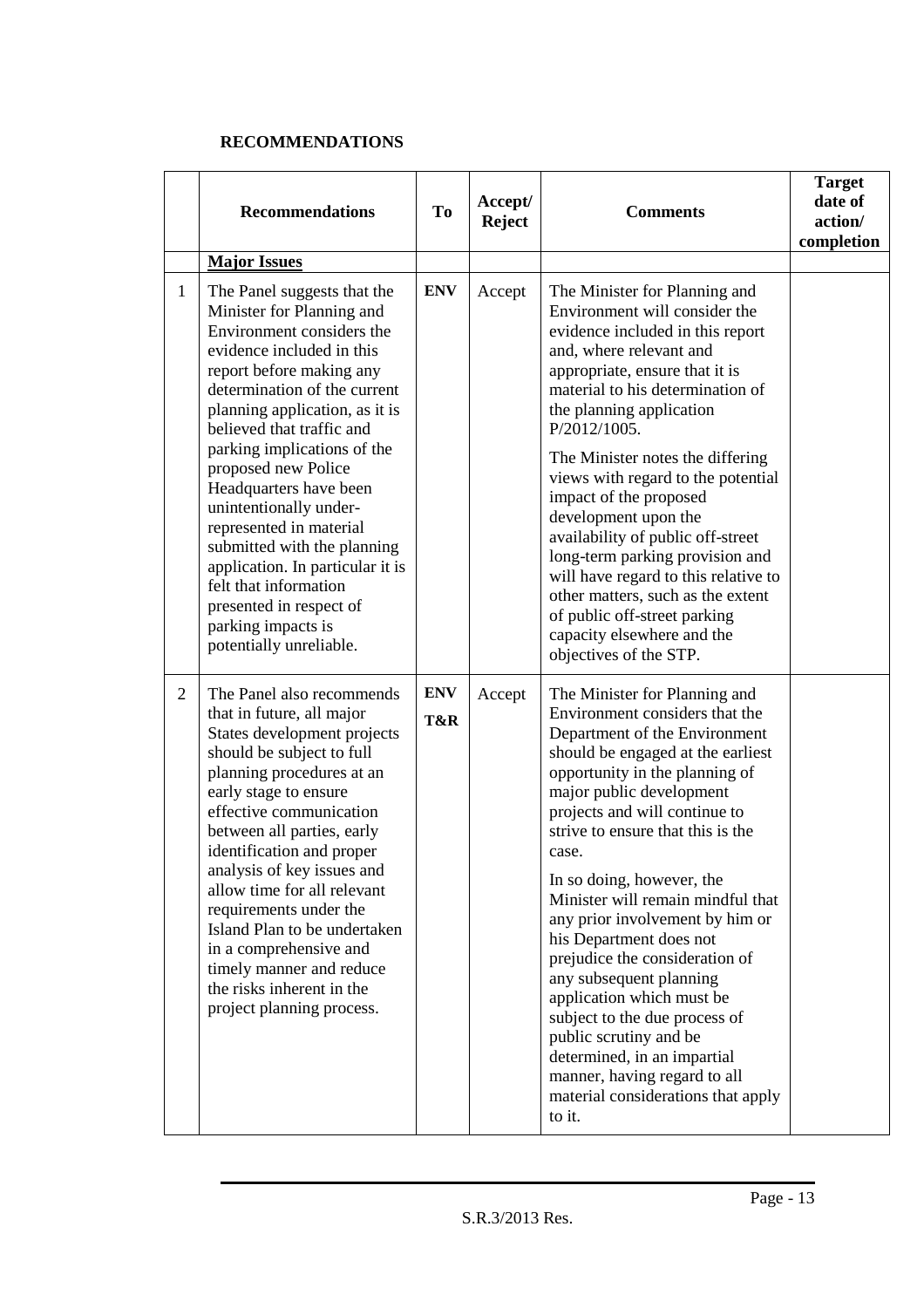|                | <b>Recommendations</b>                                                                                                                                                                                                                                                                                                                                                                                                                                                                                                                                                                                                                                                                                                           | <b>To</b>                             | Accept/<br><b>Reject</b> | <b>Comments</b>                                                                                                                                                                                                                                                                                                                                                                                                                                | <b>Target</b><br>date of<br>action/<br>completion |
|----------------|----------------------------------------------------------------------------------------------------------------------------------------------------------------------------------------------------------------------------------------------------------------------------------------------------------------------------------------------------------------------------------------------------------------------------------------------------------------------------------------------------------------------------------------------------------------------------------------------------------------------------------------------------------------------------------------------------------------------------------|---------------------------------------|--------------------------|------------------------------------------------------------------------------------------------------------------------------------------------------------------------------------------------------------------------------------------------------------------------------------------------------------------------------------------------------------------------------------------------------------------------------------------------|---------------------------------------------------|
| 3              | To address the major<br>concerns about the<br>significant adverse impact of<br>the proposed development of<br>the development on public<br>car parking, the Panel<br>suggests that urgent<br>consideration should be<br>given to identifying whether<br>there exists a viable<br>engineering solution to the<br>need to add additional floors<br>of parking space to the<br>existing car park to<br>compensate for the loss of<br>parking spaces as a result of<br>the development. If this<br>proves positive the<br>engineering solution<br>identified should further be<br>examined for technical and<br>financial feasibility.                                                                                               | <b>TTS</b><br>T&R                     | N/A                      | N/A                                                                                                                                                                                                                                                                                                                                                                                                                                            |                                                   |
| $\overline{4}$ | Whether the Panel's<br>suggestion of adding<br>additional floors to the<br>existing car park is found to<br>be technically and<br>financially feasible or<br>whether this would require<br>the complete demolition and<br>redevelopment of the<br>existing car park, it is further<br>recommended that plans be<br>progressed as part of a<br>phased scheme for the car<br>park with the proposed<br>Police HQ. This should<br>provide the opportunity to<br>incorporate sufficient new<br>commuter spaces to replace<br>those lost during<br>construction of the new HQ<br>building, at the same time<br>providing dedicated parking<br>for visitors to the Police HQ<br>and adequate space for non-<br>operational police use, | T&R<br><b>TTS</b><br><b>ENV</b><br>HA | Neither                  | It is inappropriate for the<br>Minister for Planning and<br>Environment to comment upon<br>other proposals to provide<br>additional public off-street long-<br>stay car parking provision,<br>dedicated parking space for<br>visitors and additional non-<br>operational space at this time,<br>as it remains for the Minister to<br>determine whether the current<br>planning application makes<br>sufficient provision in these<br>respects. |                                                   |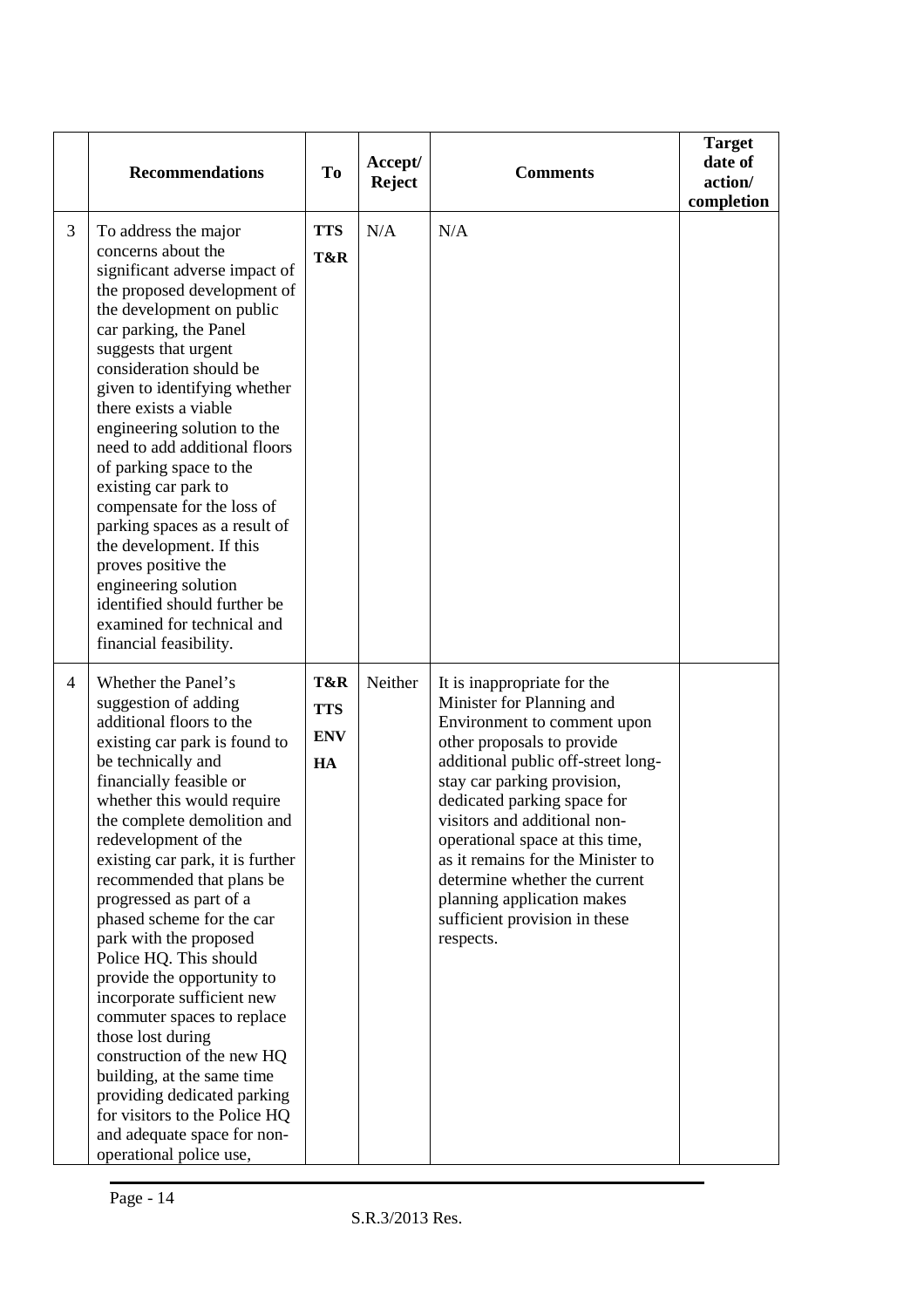|        | <b>Recommendations</b>                                                                                                                                                                                                                                        | T <sub>0</sub>                        | Accept/<br><b>Reject</b> | <b>Comments</b>                                                                                                                                                                                                                                                                                                                                                                                                                                                | <b>Target</b><br>date of<br>action/<br>completion |
|--------|---------------------------------------------------------------------------------------------------------------------------------------------------------------------------------------------------------------------------------------------------------------|---------------------------------------|--------------------------|----------------------------------------------------------------------------------------------------------------------------------------------------------------------------------------------------------------------------------------------------------------------------------------------------------------------------------------------------------------------------------------------------------------------------------------------------------------|---------------------------------------------------|
|        | including facilities for<br>motorcycle and cycle<br>parking.                                                                                                                                                                                                  |                                       |                          |                                                                                                                                                                                                                                                                                                                                                                                                                                                                |                                                   |
| 5      | It is also recommended that<br>a masterplanning exercise be<br>carried out for the Eastern<br>Gateway area of St. Helier to<br>ensure that all future<br>development proposals in                                                                             | <b>ENV</b>                            | Accept                   | The Island Plan already proposes<br>that a masterplan might be<br>prepared to guide the<br>regeneration of this part of<br>St. Helier during the Plan period<br>(to 2020).                                                                                                                                                                                                                                                                                     |                                                   |
|        | the area are properly<br>co-ordinated and take the<br>wider needs of the town<br>fully into account.                                                                                                                                                          |                                       |                          | The Minister for Planning and<br>Environment does not, however,<br>consider that the redevelopment<br>of part of Green Street car park to<br>provide a Police HQ or the<br>intensification of existing car<br>parks at either Snow Hill and/or<br>Green Street, individually or<br>collectively, necessitate the<br>preparation of a masterplan for<br>the wider area, or that the<br>absence of a masterplan<br>precludes consideration of such<br>proposals. |                                                   |
| 6      | The Panel considers that<br>provision for visitor car<br>parking would be better<br>placed either within Green<br>Street car park, or as an<br>alternative to the motorcycle<br>and cycle parking area<br>proposed for the south side<br>of La Route du Fort. | T&R<br><b>TTS</b><br><b>ENV</b><br>HA | Neither                  | It is inappropriate for the<br>Minister for Planning and<br>Environment to comment upon<br>other proposals at this time, as it<br>remains for the Minister to<br>determine whether the current<br>planning application makes<br>sufficient provision in these<br>respects.                                                                                                                                                                                     |                                                   |
| $\tau$ | Consideration should be<br>given to locating motorcycle<br>and cycle parking for police<br>staff elsewhere, possibly<br>within Green Street car park.                                                                                                         | T&R<br><b>TTS</b><br>HA               | N/A                      | N/A                                                                                                                                                                                                                                                                                                                                                                                                                                                            |                                                   |
| 8      | The proposal that parking<br>for disabled visitors be<br>shared with a goods delivery<br>bay should be reconsidered.                                                                                                                                          | T&R<br>HA                             | N/A                      | N/A                                                                                                                                                                                                                                                                                                                                                                                                                                                            |                                                   |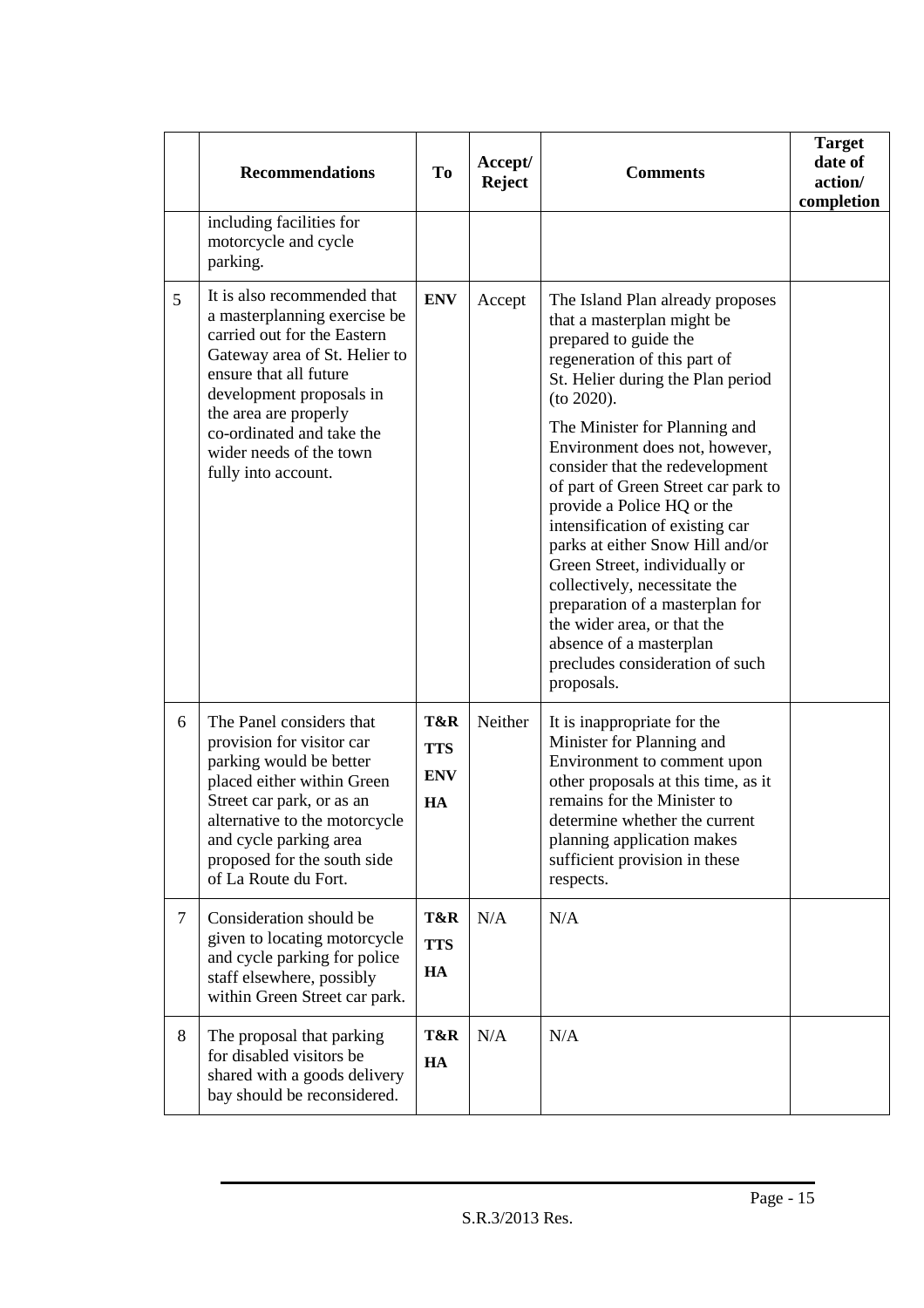|   | <b>Recommendations</b>                                                                                                                                                                                                                                                                                                                                                                                                                | <b>To</b>                | Accept/<br><b>Reject</b> | <b>Comments</b>                                                                                                                                                                                                                                                                                                                                                                                                                                                                                                                                                                                                                                                                                                                                                                                                                                                                                                                                                                                                                                                                                                                                                                                                                         | <b>Target</b><br>date of<br>action/<br>completion |
|---|---------------------------------------------------------------------------------------------------------------------------------------------------------------------------------------------------------------------------------------------------------------------------------------------------------------------------------------------------------------------------------------------------------------------------------------|--------------------------|--------------------------|-----------------------------------------------------------------------------------------------------------------------------------------------------------------------------------------------------------------------------------------------------------------------------------------------------------------------------------------------------------------------------------------------------------------------------------------------------------------------------------------------------------------------------------------------------------------------------------------------------------------------------------------------------------------------------------------------------------------------------------------------------------------------------------------------------------------------------------------------------------------------------------------------------------------------------------------------------------------------------------------------------------------------------------------------------------------------------------------------------------------------------------------------------------------------------------------------------------------------------------------|---------------------------------------------------|
| 9 | Further consideration should<br>be given to possible road<br>safety hazards created by:<br>the proximity of the<br>proposed main<br>entrance of the<br>Police HQ to the Green<br>Street roundabout<br>the restricted visibility<br>of vehicles using the<br>exit provided for<br>prisoner transport<br>vehicles<br>an increased number of<br>pedestrians using the<br>Green Street crossing<br>from Snow Hill to<br>La Route du Fort. | <b>TTS</b><br><b>ENV</b> | Neither                  | In consideration of the proposal<br>the Minister will have regard to<br>the Island Plan and<br>Policy GD1 (5), as follows:<br>contributes, where<br>appropriate, to reducing<br>dependence on the car, in<br>accord with Policy SP 6<br>'Reducing dependence on<br>the car', and in particular:<br>(a) is accessible by<br>pedestrians, cyclists and<br>public transport users,<br>including those with<br>mobility impairments;<br>(b) will not lead to<br>unacceptable problems of<br>traffic generation, safety<br>or parking;<br>(c) provides a satisfactory<br>means of access,<br>manoeuvring space<br>within the site and<br>adequate space for<br>parking,<br>(d) developments to which<br>the public has access<br>must include adequate<br>arrangements for safe<br>and convenient access for<br>all and in particular<br>should meet the needs of<br>those with mobility<br>difficulties.<br>In the consideration of these<br>matters the Minister will give due<br>weight to the comments of the<br>highway authority.<br>This matter will be one of a<br>number of material<br>considerations that the Minister<br>will need to consider and weigh,<br>relative to other aspects of the<br>proposal, in his determination. |                                                   |